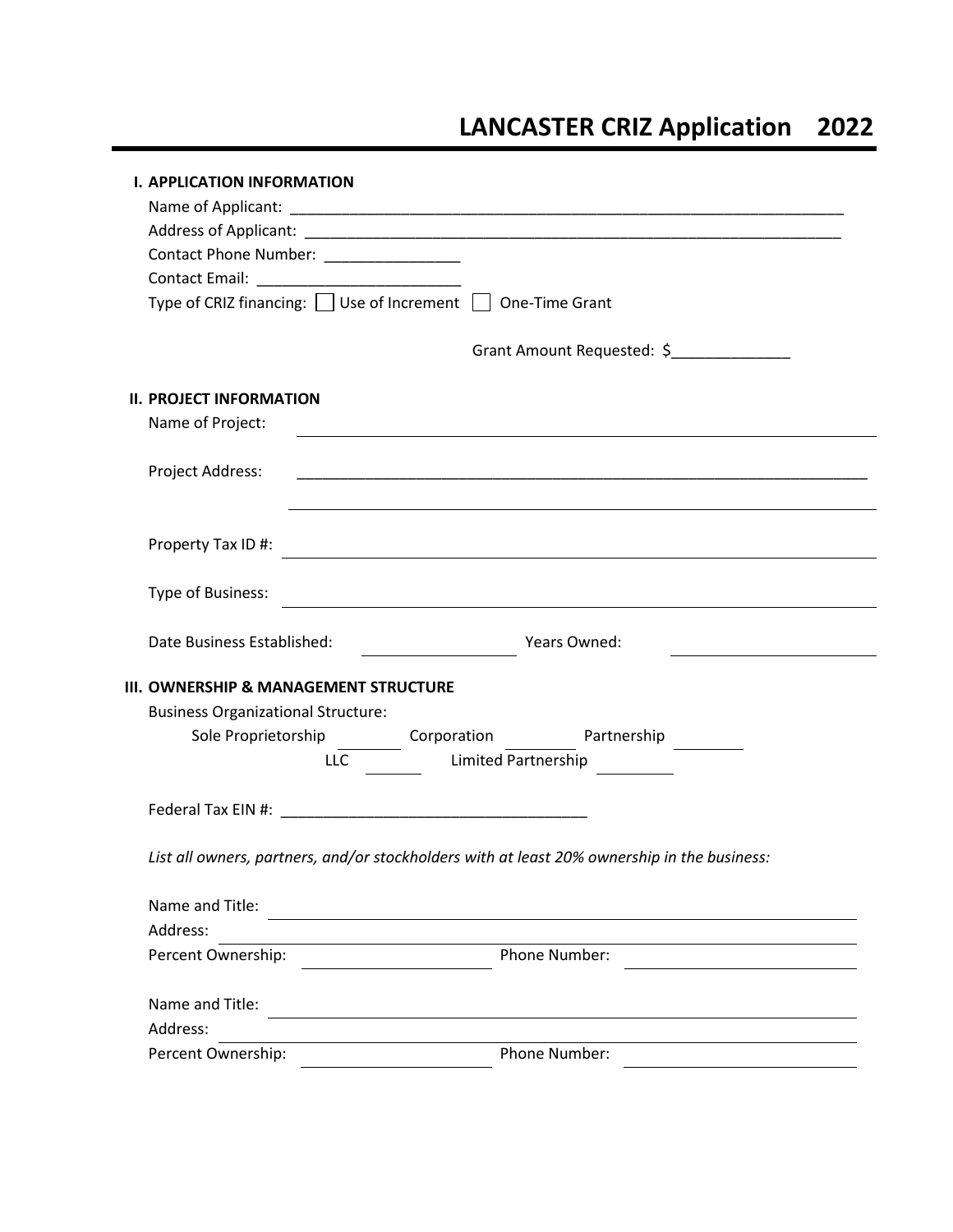# **IV. LENDER INFORMATION**

| Primary Lender: |          |        |  |
|-----------------|----------|--------|--|
| Address:        |          |        |  |
| Loan Officer:   |          |        |  |
| Contact Info:   | Phone #: | Email: |  |
|                 |          |        |  |

#### **V. PROJECT BUDGET & FINANCIAL INFORMATION**

| Scope of Project                                    | <b>Estimated Project Cost</b> |  |
|-----------------------------------------------------|-------------------------------|--|
| <b>Real Property Acquisition</b>                    | \$                            |  |
| <b>Building Renovations/Leasehold</b>               |                               |  |
| Improvements                                        | \$                            |  |
| <b>New Construction</b>                             | \$                            |  |
| Infrastructure Improvements                         | \$                            |  |
| Purchase of Machinery/Equipment                     | \$                            |  |
| <b>Professional Services</b>                        | $\overline{\xi}$              |  |
| <b>Other-Please Specify</b>                         | $\overline{\xi}$              |  |
| <b>TOTAL PROJECT COST</b>                           | \$                            |  |
| Source of cost estimates for this project?          |                               |  |
| Cost estimates must be attached to the application. |                               |  |
| VI. SOURCE(S) OF PROJECT FUNDS                      |                               |  |
| Owner Equity:                                       | \$<br>% of Total Project      |  |
| <b>Bank Loan:</b>                                   | \$<br>% of Total Project      |  |
| <b>Private Financing:</b>                           | % of Total Project            |  |

| Other | % of Total Project                                                                                 |
|-------|----------------------------------------------------------------------------------------------------|
|       | If there is more than one bank loan or contributor of other private financing please list each one |

separately below providing the amount and % of the total financing being provided: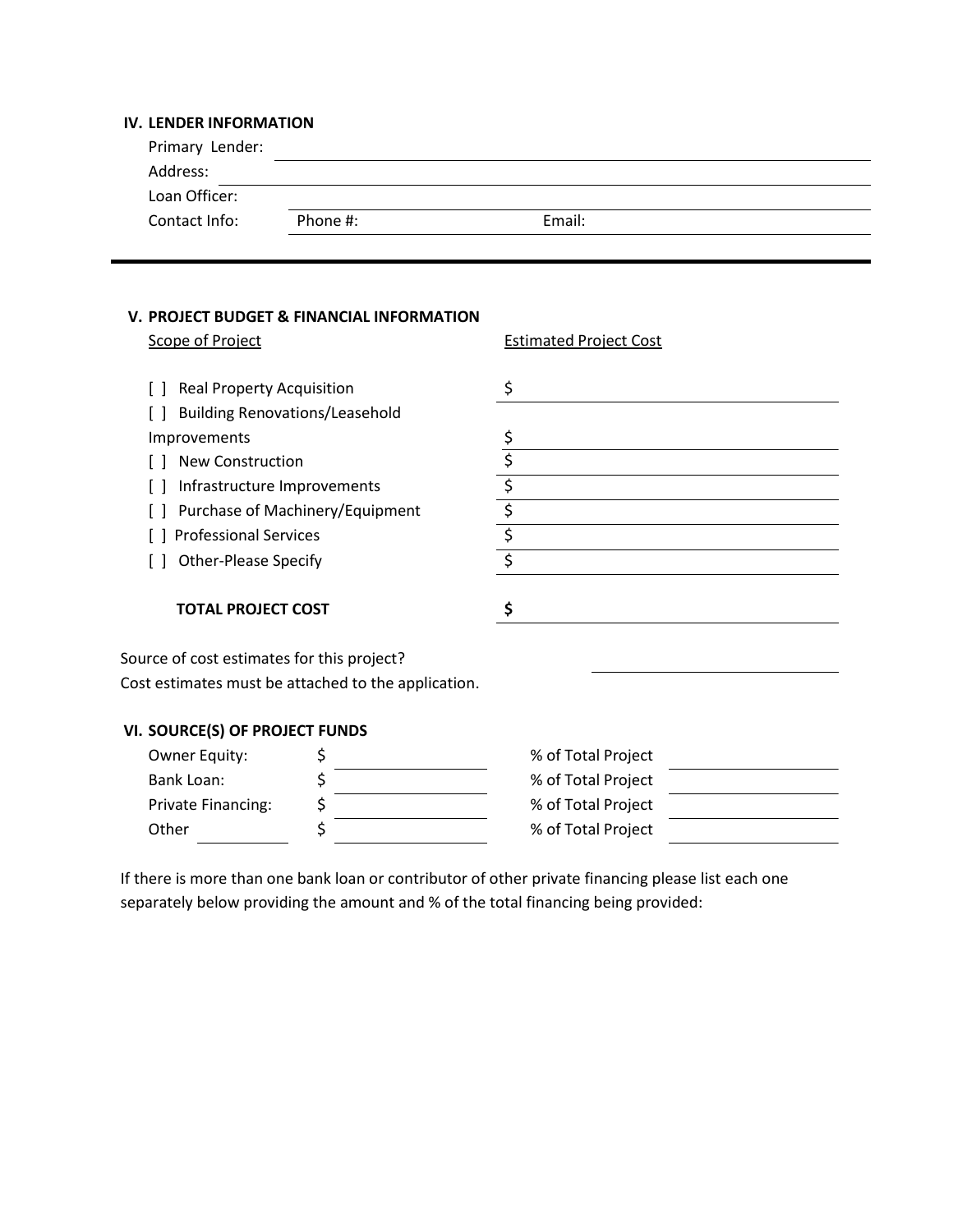## **VII. PROPERTY INFORMATION**

| Status of the Property:                                                                |                                                                                                     |                         |
|----------------------------------------------------------------------------------------|-----------------------------------------------------------------------------------------------------|-------------------------|
| Owned                                                                                  | Leased                                                                                              | Leased w/ option to buy |
| Lease Rate and Terms                                                                   |                                                                                                     |                         |
| If owned, is there an outstanding mortgage?                                            | Yes                                                                                                 | <b>No</b>               |
| VIII. EMPLOYMENT AND JOB CREATION INFORMATION                                          |                                                                                                     |                         |
| separately):                                                                           | Number of Current Employee of Applicant and/or Businesses to Locate at Property (list each business |                         |
| <b>Full Time:</b>                                                                      | Part Time:                                                                                          | Seasonal:               |
|                                                                                        |                                                                                                     |                         |
|                                                                                        |                                                                                                     |                         |
|                                                                                        |                                                                                                     |                         |
|                                                                                        |                                                                                                     |                         |
| Number of Employees Projected in Three Years (by<br>business):                         |                                                                                                     |                         |
| <b>Full Time:</b>                                                                      | Part Time:                                                                                          | Seasonal:               |
| Please indicate position type(s) for each<br>business:                                 |                                                                                                     |                         |
| Management:                                                                            | Administrative:                                                                                     | Support:                |
| Skilled:                                                                               | Unskilled:                                                                                          | Other:                  |
| Total Number of New Jobs Created: ________<br>Total Number of Jobs Retained: _________ |                                                                                                     |                         |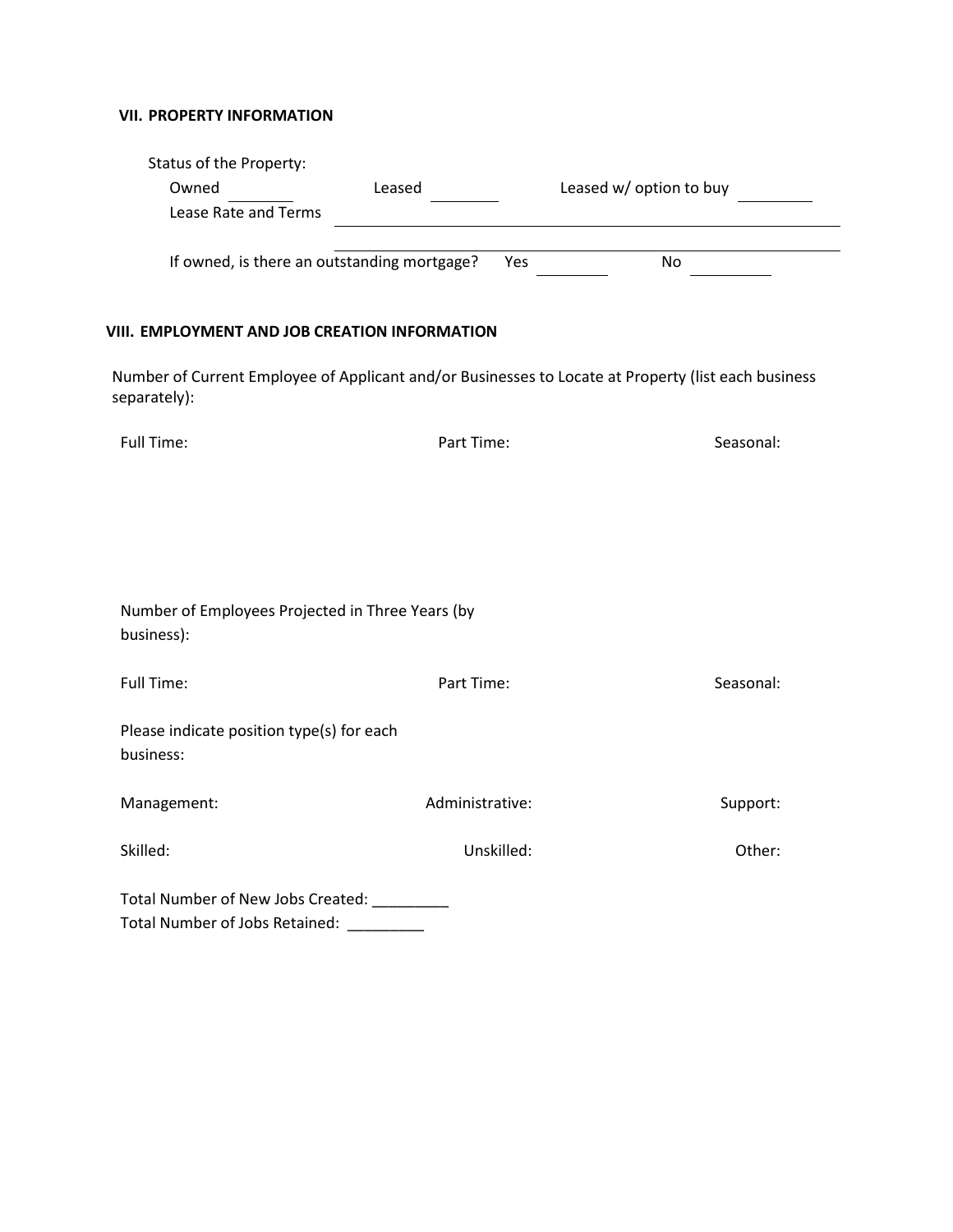#### **IX. CREDIT RELEASE AUTHORIZATION**

I/we hereby request and authorize you to release to the CRIZ Authority for verification purposes, personal and corporate credit reports, and information concerning the company/corporation/ partnership and/or the officers and individuals listed below. That information may include but is not limited to:

- Employment history dates, title, income, hours worked, etc.
- Banking (checking & savings) accounts of record.
- Mortgage loan rating (opening date, high credit, payment amount, loan balance, and payment)
- Any information deemed necessary in connection with a consumer credit report for my loan application.

## **This information is for the confidential use of the CRIZ Authority in compiling a loan credit report related to the CRIZ financial assistance to be provided.**

A photographic or carbon copy of this authorization (being a photographic or carbon copy of the signature(s) of the undersigned), may be deemed to be the equivalent of the original and may be used as a duplicate original.

The CRIZ Authority will impose an additional charge to the Applicant for each personal credit report and for each business credit report ordered.

| (Please print or type)                                                                    |  |  |
|-------------------------------------------------------------------------------------------|--|--|
| Name of<br>Applicant/Business:<br>Telephone:<br>Date:                                     |  |  |
| Name of Officer/Owner:<br>Address for last two years:<br>Social Security #:<br>Signature: |  |  |
| Name of Officer/Owner:<br>Address for last two years:<br>Social Security #:<br>Signature: |  |  |